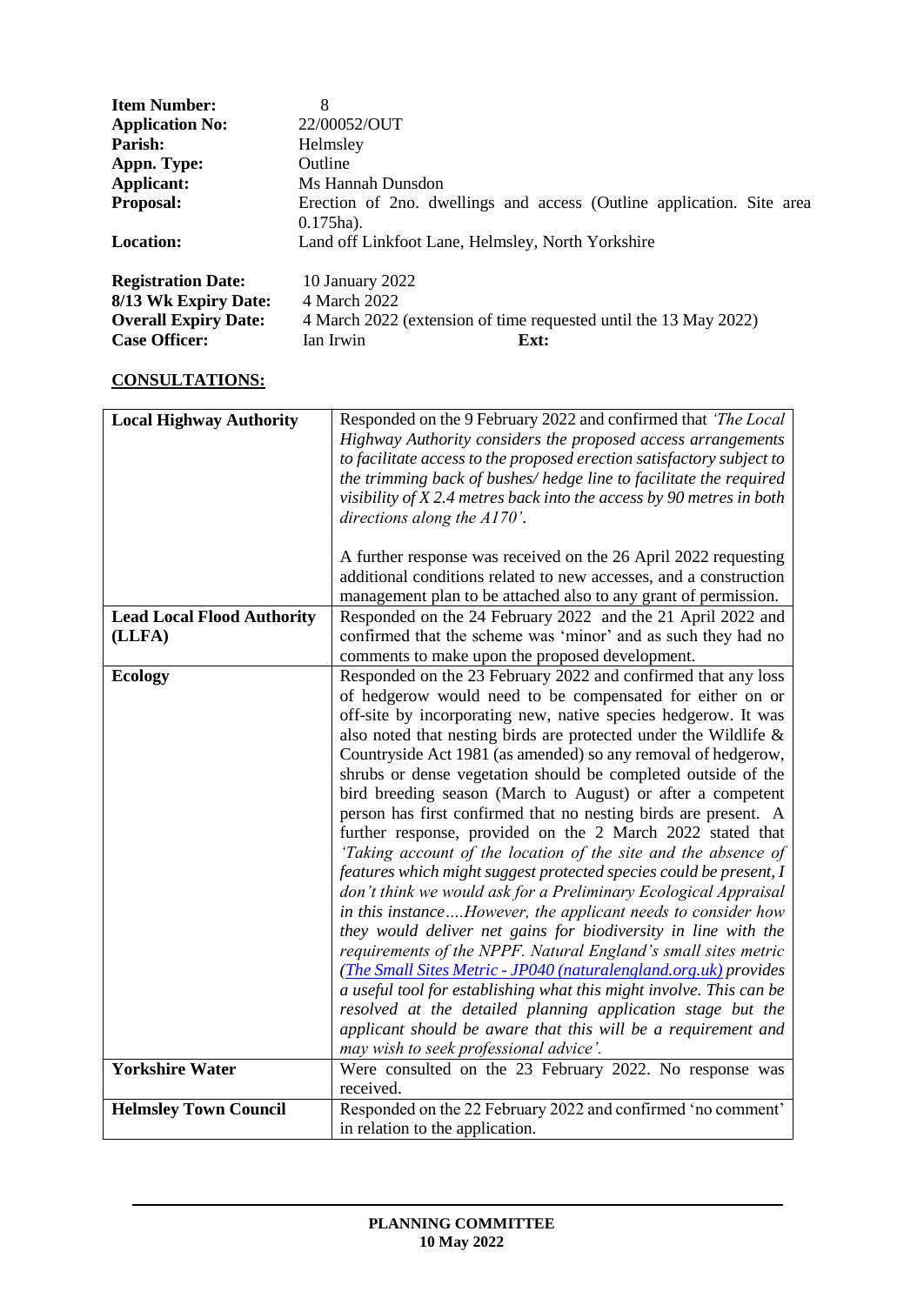Due to one objector considering the description of the development was not clear, the application was re-advertised and given a new description. The original description read 'Erection of 2no.dwellings ( Site area 0.175ha)- approval sought for access) and was changed to read 'Erection of 2no. dwellings and access (Outline application. Site area 0.175ha). Any further responses received from consultees or Members of the public are noted within the relevant parts of the report.

## **Representations received:**

In accordance with the Town and Country Planning (Development Management Procedure) (England) (Order) 2015 Section 15(4) which state that the following notice shall be given by a Local Planning Authority: a) by site display in at least one place on or near the land to which the application relates; or b) by serving the notice an any adjoining owner or occupier. In this case a site notice was erected in the vicinity of the site on the 21 January 2022. Additionally, 10 neighbour notification letters were issued. Due to the change in description, each of these neighbours was re-consulted.

Three responses were received in total. One queried whether their own parking arrangements would be affected by the proposal. The second objected to the scheme, and mistakenly believed that the proposal was for access only, with no residential housing proposed. The objection confirmed that in their view, Linkfoot Lane is used a thoroughfare to Helmsley and has been subject to various traffic calming measures, increased signage and a traffic light crossing to assist with traffic flow and issues surrounding speeding. It was suggested that increasing the number of access points for two households would contribute to the existing volume of traffic and cause '*difficulties*' along with posing a '*danger to the public and motorists entering and existing Linkfoot Lane'*. The proposed driveways in proximity to the existing access to Linkfoot Close would in the view of the objector cause additional traffic management issues, potential dangers to walkers, motorists and cyclists.

It was further noted that the existence of traffic lights caused traffic to gather during busy periods and this scheme would contribute to these build ups, which cause pollution and nuisance. Additionally, it was suggested that the development would not be in accordance with the Local Plan, as it was noted the *'ambition to reduce emissions and move to more sustainability, the addition of driveways that caused further traffic pile-up, pollution and support of additional road vehicles would seem counter-intuitive to policy'*. Additional concerns over visibility, noise, disturbance and loss of amenity would occur and that the site is overgrown and would not meet objectives of the Helmsley Local Plan, which seeks to provide sufficient land to provide a mix to provide a mix of housing which meets existing and future needs whilst safeguarding and enhancing the landscape of the National Park and retaining the historic character of the town including the setting of Duncombe Park Estate, Helmsely Castle and the North York Moor National Park. Finally, concerns related to the site being a 'wild grazing area' were noted and that this area was now a habitat for birds and wildlife of Helmsley. It was considered that a full environmental and sustainability assessment of adding accessing points and the destruction of existing hedgerows and habitats was suggested as necessary to determine the application.

A further objection raised concerns that visibility splays could not be maintained on land that is not owned by the developer.

As a consequence of the re-consultation another additional comments objection to the application were received from a previous objector. This suggested that an access already existed to the site from Ashdale Road and consequently the proposed accesses are unnecessary. It was also considered that the creation of these accesses would create 'traffic management issues relating to turning and additional traffic'. Specific concern was raised in relation to visibility levels also. Concerns were also raised that the A170 was subject to a number of speeding vehicles. In relation to the two proposed dwellings, concerns were raised related to loss of privacy and overlooking, loss of green space and a need for the site to have sufficient space for vehicles to turn around within the site.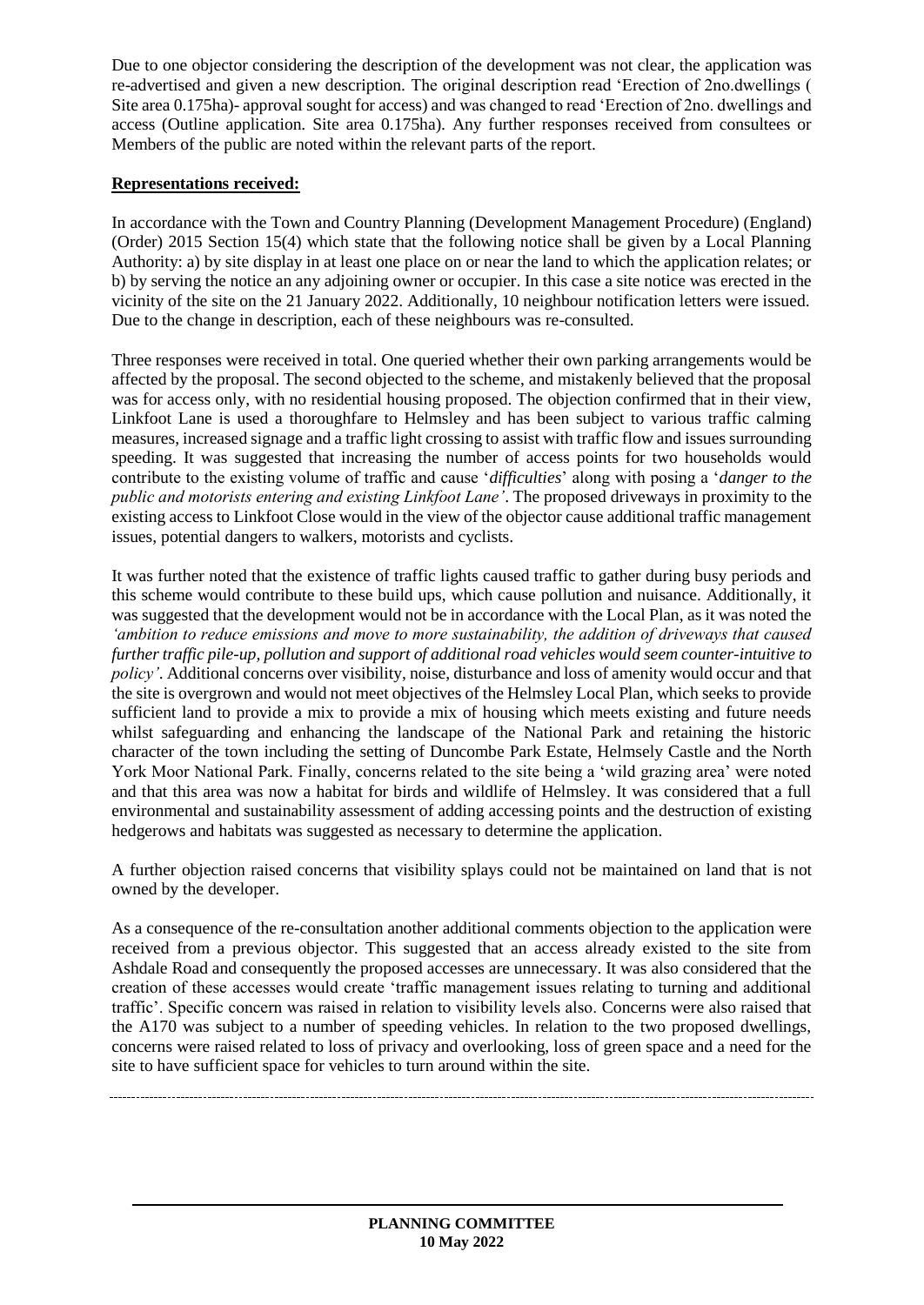# **BACKGROUND:**

The application is to be determined by Planning Committee as an objection has called the application in on material planning grounds.

## **SITE:**

The site subject of this application is presently a piece of 'greenfield' land albeit it is in a poorly maintained visual state. It is 0.175ha in size and is almost rectangular in shape. The site is located within Helmsley and as such there are residential properties in the vicinity of the site. The nearest of these are the following. 'Linfitt' immediately adjacent to the West, the Helmsley Methodist Church, also immediately adjacent to the West of the site as well as the following other properties. Number 44 'The Limes' is located immediately to the East whilst Number 46 'The Limes' is immediately to the South. Cherry Tree House immediately to the South-West. The remaining homes comprising the 'Limes' are located beyond these properties to the South and East.

The A170 is immediately to the North of the site. Beyond that, immediately to the North is a residential housing estate known as Linkfoot Close. Orchard House is also beyond the A170 to the North-West.

### **PROPOSAL:**

The proposal before the Local Planning Authority is an outline proposal for two dwellings, along with access. All other aspects (those that are defined as reserved matters) would, by definition be 'reserved'. The applicant has submitted a site plan with one, suggesting independent access points for each of the proposed properties. Beyond that, there is no details provided in terms of design and scale of the proposed properties as well as intended building materials, landscaping etc. as to be expected by such outline applications.

### **HISTORY:**

00/00357/OUT – Residential Development – approved 15 May 2000

91/00320/OLD – Erection of dwelling and formation of new access – approved 16 January 1992

88/00330/OLD – Erection of two detached dwellinghouses at land off Linkfoot Lane – approved 6 June 1988.

#### **POLICIES:**

Under Section 38(6) of the Planning and Compulsory Purchase Act 2004 planning authorities are required to determine each planning application in accordance with the planning policies that comprise the Development Plan unless material considerations indicate otherwise. The Development Plan for the determination of this particular application comprises the following:

#### **The Ryedale Plan- Local Plan Strategy (2013)**

Local Plan Strategy -Policy SP1 General Location of Development and Settlement Hierarchy;

Local Plan Strategy – Policy SP2 Delivery and Distribution of New Housing;

Local Plan Strategy – Policy SP4 Housing Type and mix of New Housing;

Local Plan Strategy – Policy SP12 Heritage;

Local Plan Strategy – Policy SP13 Landscapes;

Local Plan Strategy - Policy SP16 Design;

Local Plan Strategy - Policy SP17 Managing Air Quality, Land and Water Resources;

Local Plan Strategy - Policy SP19 Presumption in Favour of Sustainable Development;

Local Plan Strategy - Policy SP20 Generic Development Management Issues.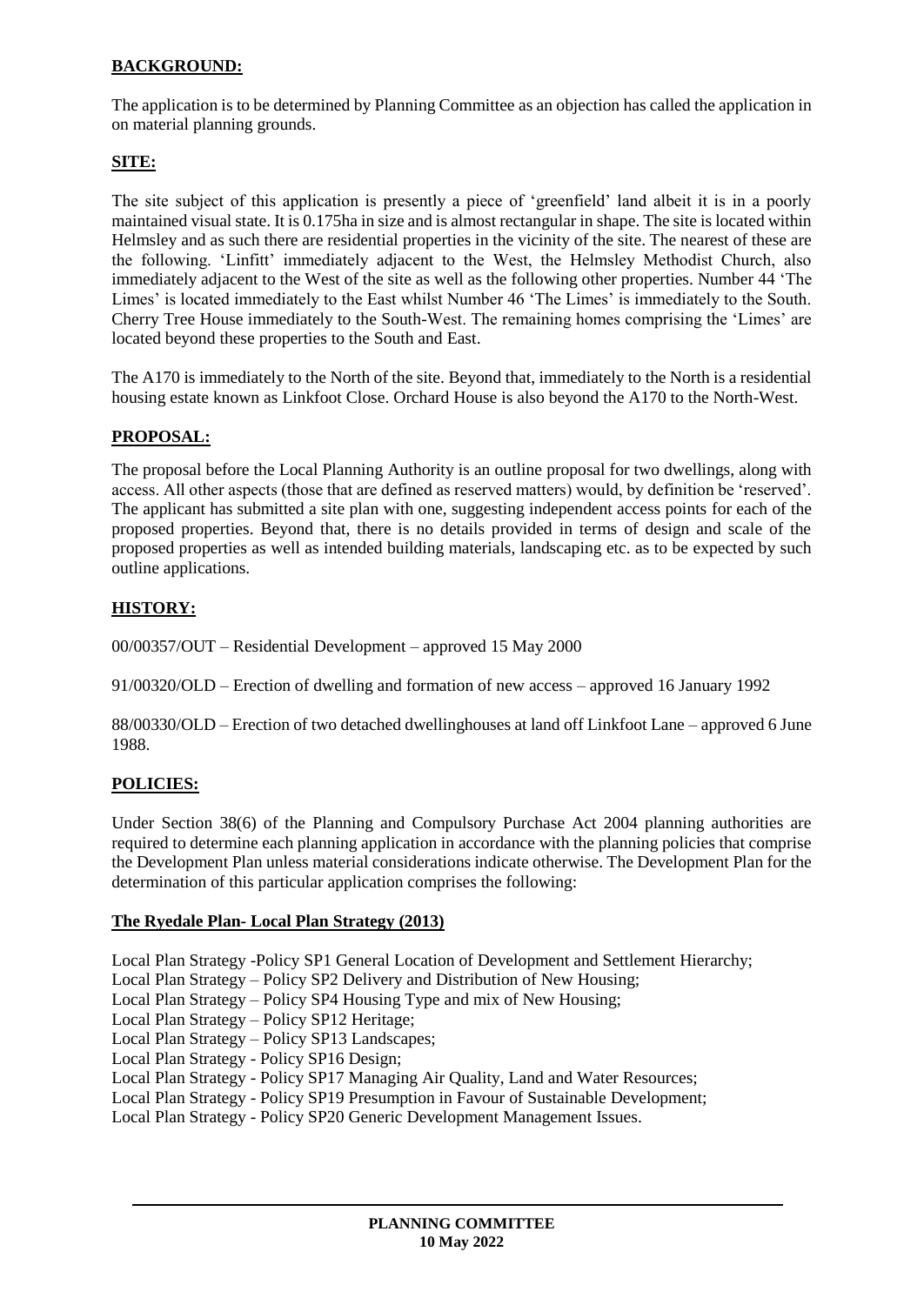### **National Planning Policy Framework (NPPF)**

- Chapter 2 Achieving Sustainable Development
- Chapter 4 Decision making
- Chapter 5 Delivering a sufficient supply of homes
- Chapter 6 Building a strong, competitive economy
- Chapter 11 Making effective use of land
- Chapter 12 Achieving well-designed places
- Chapter 14 Meeting the challenge of climate change, flooding and coastal change
- Chapter 15 Conserving and enhancing the natural environment

Chapter 16 – Conserving and enhancing the historic environment

### **National Planning Practice Guidance (NPPG)**

#### **Helmsley Plan (2015)**

Policy SD1 - Presumption in favour of Sustainable Development;

- Policy H1 New Residential Development;
- Policy H2 Windfall Development;
- Policy H9 Design;
- Policy H10 Renewable Energy and Sustainable Building;

Policy H11 – Green Infrastructure;

Policy H13 – Open Space Provisions.

#### **Main Considerations**

- **Principle of the development;**
- **Design and Character of the Area;**
- **Landscape Impact;**
- **Highways Safety and Access;**
- **Drainage and Flood Risk;**
- **Amenity;**
- **Ecology/Biodiversity.**

#### **Principle of the development**

Policy SP1 of the Ryedale Local Plan, entitled 'General Location of Development and Settlement Hierarchy' confirms the Council's approach to the type of development considered appropriate for locations across the district. The site is noted to be located within Helmsley which is considered as a 'Local Service Centre' within the aforementioned plan. Given this status, the settlement is expected to be subject to *'Limited housing growth to address local employment and housing and community requirements'.*

As a Local Service Centre, Helmsley falls within the second highest level of the settlement hierarchy which are considered as market towns. The principal of the settlement hierarchy is to try and ensure that development is distributed appropriately, to locations with appropriate infrastructure and additionally to ensure that the rural nature of the district, particularly those locations lower down the hierarchy, is maintained.

Policy SP2 entitled 'Delivery and Distribution of new housing' sets out the districts aim in terms of housing delivery and importantly, the areas where they wish to see housing schemes come forward. In areas defined as Local Service Centres, sites to be considered sources of housing, are confirmed as following, '*Housing Land Allocations in and adjacent to the built up area, Conversion and redevelopment of Previously Developed Land and buildings within Development Limits, Replacement*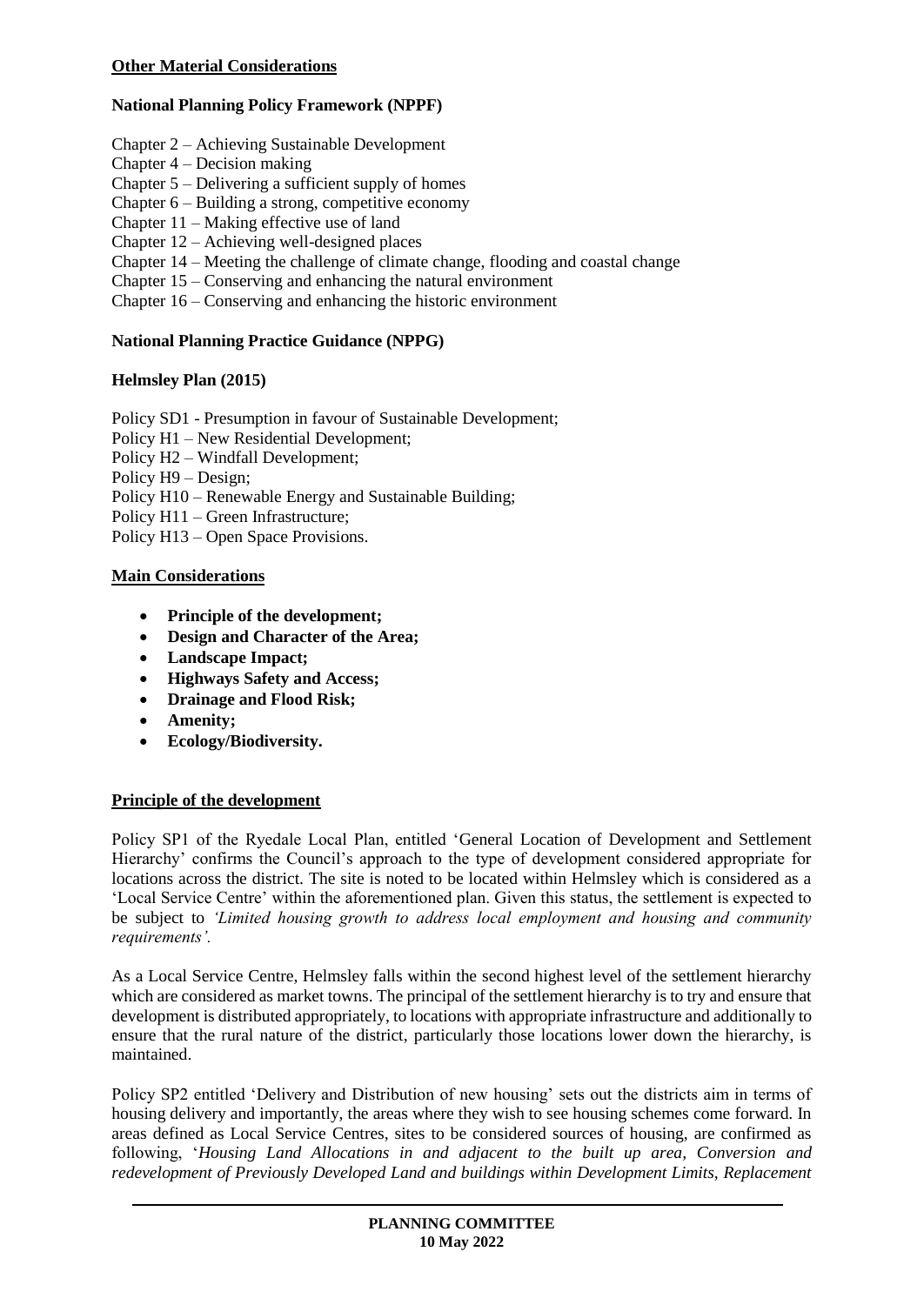*dwellings, Sub-division of existing dwellings, Infill development (small open sites in an otherwise continually built up frontage), 100% Rural Exception Sites outside of and on the edge of Development Limits in line with Policy SP3, Change of use of tourist accommodation (not including caravans, cabins or chalets) where appropriate* and *100% Rural Exception Sites outside of and on the edge of Development Limits in line with Policy SP3 along with, Change of use of tourist accommodation (not including caravans, cabins or chalets) where appropriate'.*

Helmsley has a development plan (the 'Helmsley Plan') of its own which includes Policy H2 entitled 'Windfall Development'. It states, *'Proposals for new residential development on sites located within the defined Development Limit will be supported where the site comprises a small infill gap and/or fulfils the relevant policy requirements set out in the Ryedale Local Plan Strategy or North York Moors Core Strategy and Development Policies Document. Particular regard will be had to the following features in the consideration of windfall residential schemes in Helmsley:* 

 *Ensuring that proposals conserve those elements which contribute to the historic character of Helmsley, especially the burgage plots and other important open spaces within the town;* 

*The setting of the town's built heritage including Duncombe Park and Helmsley Castle; and* 

 *Important open views to the countryside. Residential development outside the defined Development Limit for Helmsley will be restricted to those of an essential or exceptional nature as set out in the relevant policies contained in the Ryedale Plan: Local Plan Strategy or North York Moors Core Strategy and Development Policies Document'.*

This policy recognises that some such sites could become available throughout the plan period and in this case, the site is considered to represent a small infill site and is within the settlement development limits. It is therefore considered that not only is the site within a settlement considered suitable for such development type, but additionally and importantly, it also complies with the criteria set out in the Local Plan. The site is considered a small, open site, but importantly, located on an existing built up frontage.

Given these circumstances, in regard to the principle of the development, the scheme is considered to accord with both the Helmsley and Ryedale Local Plan, specifically policies SP1, SP2 and Policy H2 of the Helmsley Plan and can be supported.

### **Design and Character of the Area**

Policy SP16 entitled 'Design' states that *'to reinforce local distinctiveness, the location, siting, form, layout, scale and detailed design of new development should respect the context provided by its surroundings'*. In addition, Policy SP20 entitled 'Generic Development Management Issues' requires that new development respects the character and context of the immediate locality and the wider landscape character in terms of physical features and the type and variety of existing uses.

Policy H9 of the Helmsley Local Plan entitled 'Design' confirms that *'All new development should respect the existing settlement character, patterns and layouts and the principles of building design to ensure that the historic character and local distinctiveness of the built environment is maintained and the landscape of the National Park is conserved and enhanced. Opportunities within the Conservation Area which enhances its significance will be supported'*.

Policy H10 is entitled 'Renewable Energy and Sustainable Building'. It confirms that *'Proposals for new residential development should demonstrate that they have been designed to reduce the need for energy consumption and that the buildings utilise energy more efficiently. Proposals that generate renewable energy and/or low carbon sources of energy will be supported where they do not harm the character of Helmsley.* 

*All proposals for non-residential development above 1000sq metres must demonstrate that it meets the highest BREEAM standard (or its successor that is feasible and viable on site)'.*

Chapter 12 of the NPPF, entitled 'Achieving well-designed places' states at Paragraph 126 that, *'good design is a key aspect of sustainable development'.*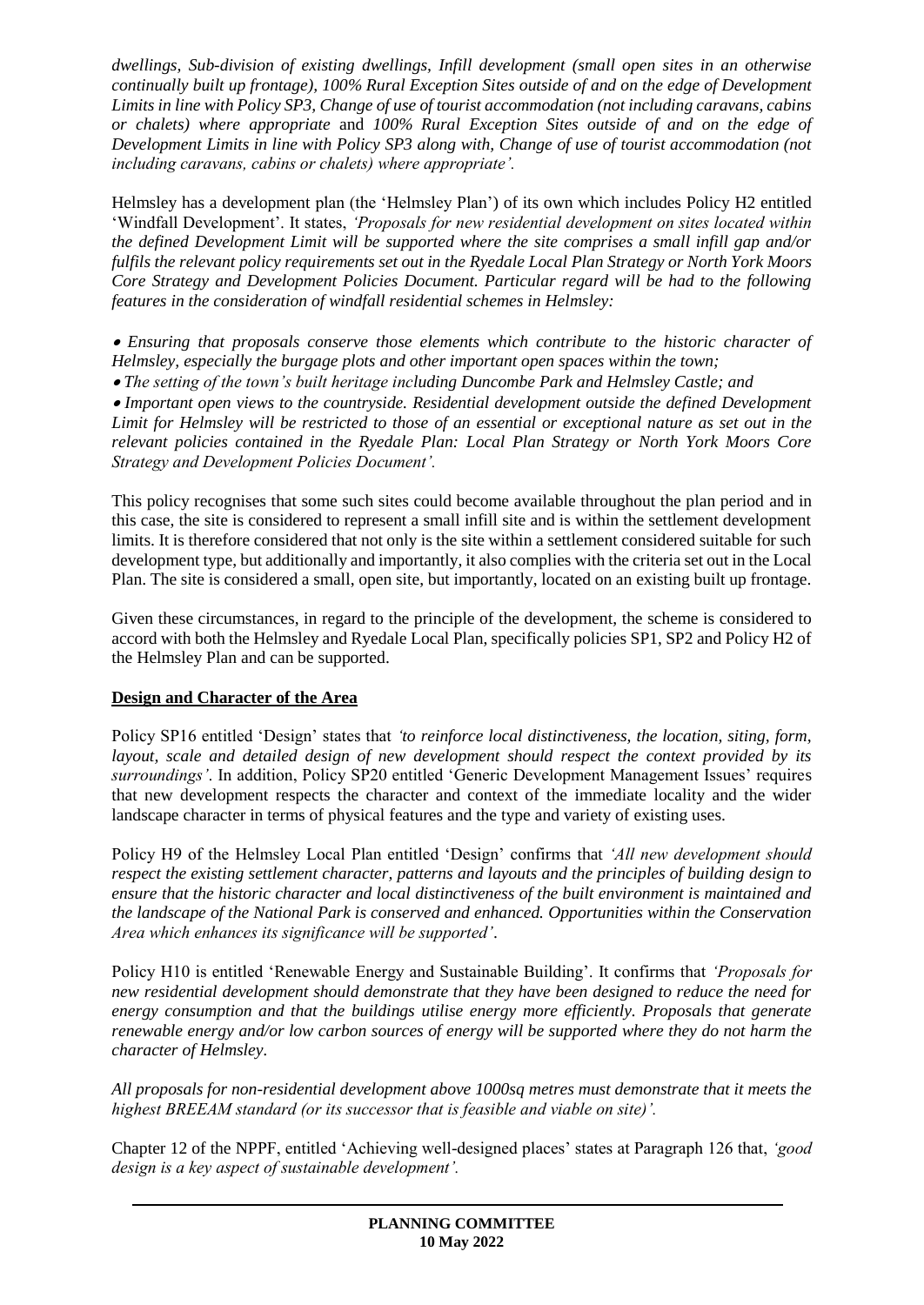The application site is noted to be part of a wider residential area. Presently, it is a piece of grassland, with a number of properties in proximity to it along with the A170 to its North.

As an outline application, no details are provided in terms of potential design and accordingly, such matters, as 'reserved' as they are, would be assessed upon the submission of such an application were this outline proposal approved. The application is noted to be for two dwellings and whilst the design details cannot be considered at this stage, there is no reason to doubt that an appropriate scheme could be made for the site in terms of materials, fenestration, scale (size of the properties) etc. The application form indicates the intention to use natural stone and pantiles. Such will be established and confirmed at the 'reserved matters' stage.

However, it is considered prudent to ensure that were this application approved, a condition restricting the permission to no more than two dwellings, would be appropriate. Such is therefore drafted in the suite of draft conditions below.

The objection raised against this application suggests concerns with regard to the impact the development would have on the designated Conservation Area. It can be confirmed that the site is neither within or adjacent to this designated part of the town and consequently there are no concerns with the scheme in this regard.

Because this is an outline application, full details of the design and materials to be used in the development, were it approved at this stage, would be provided at the Reserved Matters stage. The development will then have to consider the relevant policies and ensure it seeks to accord with them to have the ability to be supported at an officer level. However, that is for a later stage in the determination process and not relevant at this outline part of the process. In terms of renewable energy and sustainable building related to Policy H10 of the Helmsley Plan, we have no details as to how the houses would ensure compliance with this policy. However, it would be for the applicant to demonstrate this at the Reserved Matters stage should they so wish (for example with the inclusion of solar panels etc.) but in any event any new home must be constructed in accordance with building regulations which require a minimum efficiency in terms of their 'sustainability'.

The proposed access points are standard for such types of development and are considered to reflect the local area. There are no detrimental visual impacts considered relative to the proposed accesses. Accordingly, there are no significantly detrimental impacts in terms of design nor the character of the area and as such, the scheme is considered acceptable.

### **Landscape Impact**

Policy SP13 entitled 'Landscapes' requires that proposed development protects and enhances the quality, character and value of Ryedale's diverse landscape. It is recognised that in this case, the site is not located in an area with any landscape designation. The site is located within Helmsley, adjacent to various existing residential dwellings and the A170.

Policy H8 of the Helmsley Plan is entitled 'Important Open Views and Spaces'. The policy states, *'New development should respect the views, vistas and skylines that are influenced by the town's key historic buildings including All Saints Church, the Feversham Arms Memorial, the Town Hall, Duncombe Park and its Parkland, the remaining burgage plots to the west of Church Street/ Castlegate and the long distance views of the town which play an important role in the character of the town and the setting of the North York Moors National Park'.*

In that context, a scheme proposing essentially 'more of the same' albeit in a very small scale, could not be seen to have any significant landscape impacts. The site is not located within any landscape designation and given it is well within the development limits set by the Local Plan, it is not considered that the proposed development would or could be considered harmful.

Whilst the specific scale of the properties that would be proposed for the site would be detailed at a reserved matters stage there are no significant concerns at this stage. The residential scheme would be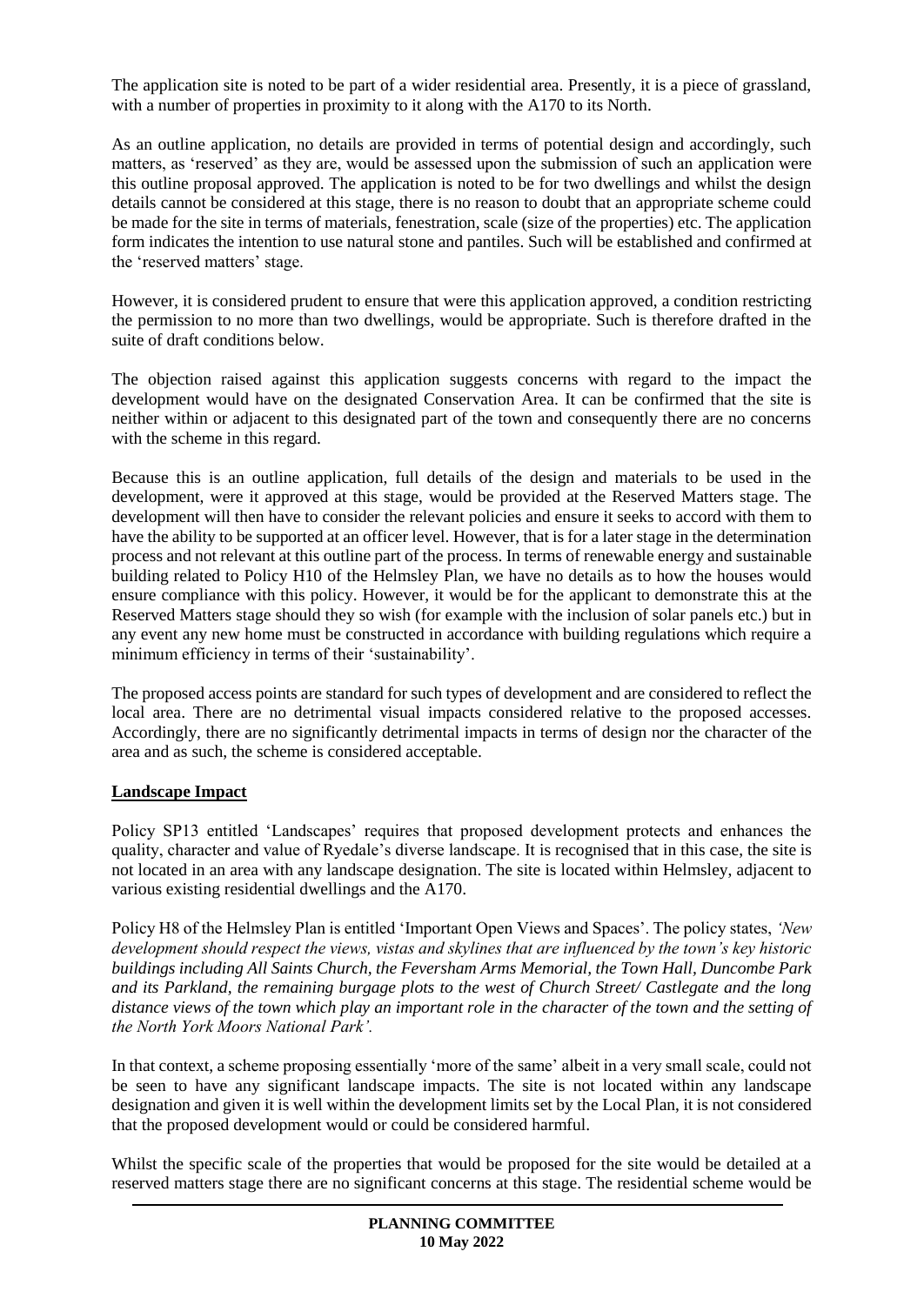seen in the context of its immediate residential setting and it is likely it would be comfortably assimilated into the local landscape. Nevertheless, as an outline application, no formal consideration of this aspect of this scheme can be given and so therefore, at this stage, there are no landscape concerns with this proposal and accordingly, the scheme is presently considered to accord with Policy SP13 and would not be contrary to Policy H8 of the Helmsley Plan.

# **Highways Safety and Access**

Policy SP20, entitled 'Generic Development Management Issues' states that *"Access to and movement within the site by vehicles, cycles and pedestrians would not have a detrimental impact on road safety, traffic movement or the safety of pedestrians and cyclists. Information will be required in terms of the positioning and treatment of accesses and circulation routes, including how these relate to surrounding footpaths and roads".*

Paragraph 111 of the NPPF affirms that *'development should only be prevented or refused on highways grounds if there would be an unacceptable impact on highway safety, or the residual cumulative impacts on the road network would be severe'*.

It is recognised that usually, access is a 'reserved matter' in outline applications unless either it is considered absolutely necessary by the Local Planning Authority that such is included (it is not in this case) or if the applicant wishes to include it as is the circumstance in relation to this application. The applicant proposes two independent vehicular access points. One for each proposed dwelling.

The accesses suggested have been considered by the Local Highway Authority. They have raised no highway safety or congestion concerns but have requested conditions be attached in relation to access and visibility splays. Such would be required to have details submitted prior to the commencement of any development, were this application approved.

The concerns raised by objectors related to highway safety are noted (and referred to earlier in this report). These referred to several specific matters but were noted to refer to in part concerns related to the potential impact two additional accesses would have upon road safety.

The local knowledge is useful but in itself it is not enough to demonstrate that such would be so significantly harmful that the scheme as proposed should be refused. Perception of impacts are understood, whether these be positive or negative. However, in planning terms, it is important that when considering any impact, it is whether such is demonstrable. In this instance, whilst the concerns raised are noted to be that the scheme would result in harm, these are not demonstrated*.* 

Both the Local Plan and the National Planning Policy Framework require that development would not result in detrimental road safety impacts or indeed congestion. Whilst the concerns of the objector are noted in this case, the Local Highway Authority does not concur. In such a circumstance, it is considered that the application could not reasonably be refused in light of this professional, highway engineer assessment given the facts of the case. It is recognised that the Local Highway Authority have been consulted once again in relation to this scheme and requested some additional conditions, not originally sought, be attached were this application granted planning permission. Such are included within this report as draft conditions.

Another concern raised, relates to the scheme not being 'sustainable' as it would result in further traffic movements being generated. Thus the application would be contrary to the sustainability aims of the Local Plan. Again, whilst these concerns are noted, they cannot be reconciled by officers.

Sustainability relates to more than just car usage. Indeed the hierarchy of settlements is based on various factors and one is aimed at making the district more sustainable by directing development to settlements where local services are available in relative close proximity to where people live – hence why there is far less principle support for development in the open countryside.

The scheme proposed is located within a Local Service Centre, Helmsley, which is within the second highest level of the settlement hierarchy. Essentially, this means that this is precisely the type of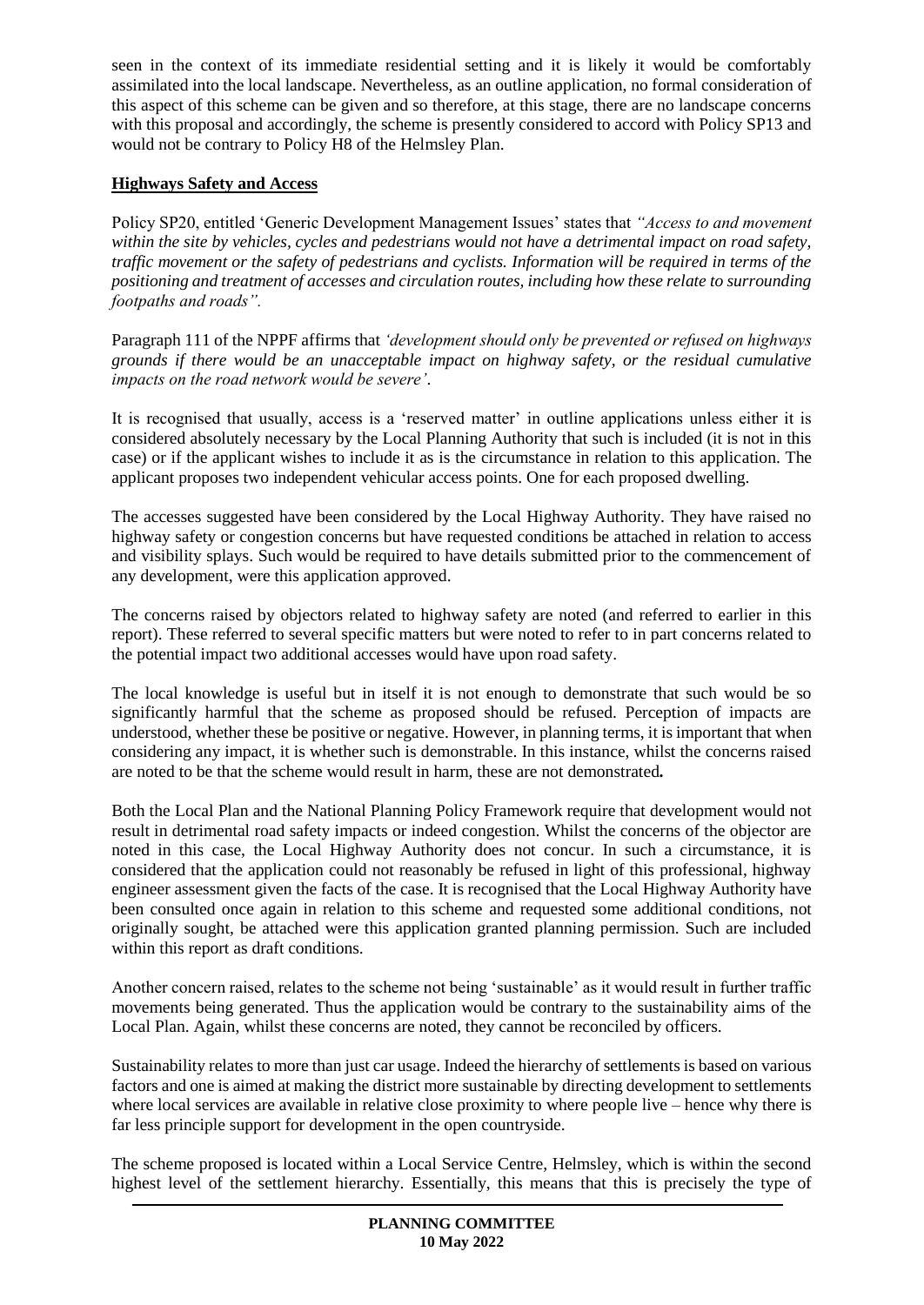location where development would principally be supported in terms of sustainability.

Finally, the concerns raised in terms of visibility splays being maintained when the developer does not own all the land are also noted. However, the land to which these accesses is proposed is owned by the Local Highway Authority. They would not agree to the proposed access points were there any concern and whilst future development can and may change the local area, the application is determined upon its own merits, not upon what 'could be'. The visibility splays are considered achievable by the Local Highway Authority and as such they can be established. The longer term insurance that they will be remain in place in this instance is because the Local Highway Authority would not seek to compromise those splays – in the same way that the access to Linkfoot Lane is made onto the A170 and was through the highway verge, owned by the County Council. It is a very common occurrence and there is no concern in the viability of the proposed access points in terms of visibility splays given the Local Highway Authority response.

The concerns related to speeding vehicles on the A170 are not planning matters and are to be dealt with by the Police – the question related to any development is whether it would exacerbate highway safety and/or congestion issues. The Highway Authority have offered no objection in relation to these matters.

Accordingly, the scheme is considered to be acceptable in highway terms. The Local Highway Authority response is noted and ultimately it is considered that the proposal accords with both the Local Plan, specifically Policy SP20 and the NPPF and can be supported.

# **Drainage and Flood Risk**

Policy SP17 'Managing Air Quality, Land and Water Resources' confirms what and how development proposals should manage surface and waste water.

Chapter 14 of the NPPF entitled 'Meeting the challenge of climate change, flooding and coastal change confirms in paragraph 159 that, *'Inappropriate development in areas at risk of flooding should be avoided by directing development away from areas at highest risk (whether existing or future). Where development is necessary in such areas, the development should be made safe for its lifetime without increasing flood risk elsewhere'*.

The site subject of this application is not in an area of high risk to either surface or river flooding and it is noted that both the Lead Local Flood Authority and Yorkshire Water were consulted upon the application.

The Lead Local Flood Authority have confirmed that they have no comments to make whilst Yorkshire Water have not provided a response. It is considered prudent to ensure that any waste and surface water drainage schemes are separated whilst the formal connection to the wider sewage network would be for the applicant to arrange with Yorkshire Water privately.

It is considered prudent to include a condition on any approved scheme to require foul and surface water to be dealt with by separate systems. This will ensure proper management of surface and foul water on site. Officers are of the view that accordingly, given the site is at very low risk of flooding there are no demonstrable, significant detrimental impacts likely in terms of drainage and flood risk were this scheme approved and developed.

Consequently, the application is considered to accord with Policy SP17 of the Local Plan and the NPPF and therefore merits support.

# **Amenity**

Policy SP20 entitled 'Generic Development Management Issues' has a specific section entitled *'Amenity and Safety'. It states that 'New development will not have a material adverse impact on the amenity of present or future occupants, the users or occupants of neighbouring land and buildings or the wider community by virtue of its design, use, location and proximity to neighbouring land uses. Impacts on amenity can include, for example, noise, dust, odour, light flicker, loss of privacy or natural*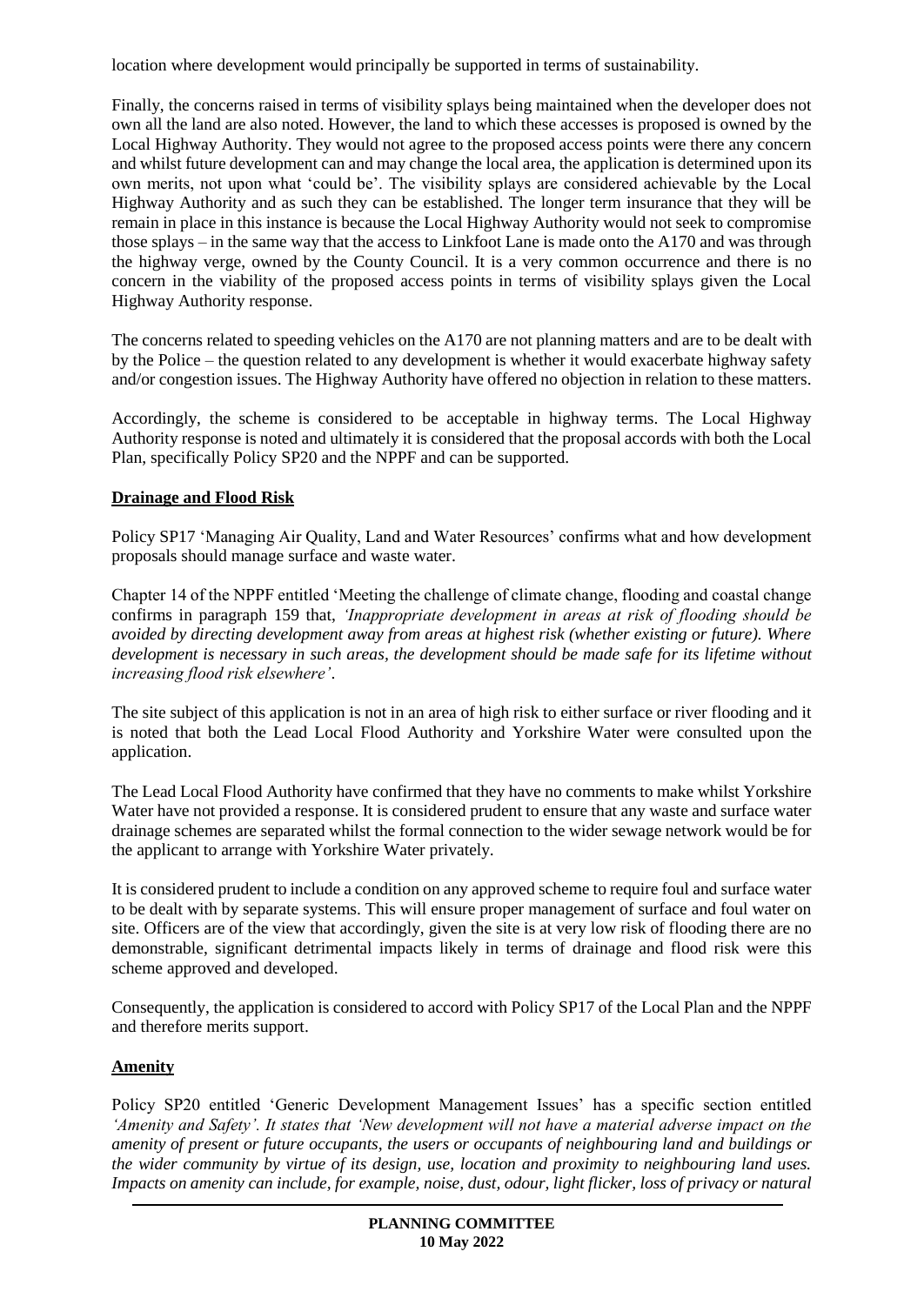*daylight or be an overbearing presence'*.

Criterion 'f' of Paragraph 130 of the NPPF states that decisions should ensure that development *'create places that are safe, inclusive and accessible and which promote health and well-being, with a high standard of amenity for existing and future users; and where crime and disorder, and the fear of crime, do not undermine the quality of life or community cohesion and resilience'.*

The nearest residential properties have been noted earlier in this report. However, for ease of reference they are confirmed to be the following – Linfitt' immediately adjacent to the West, the Helmsley Methodist Church, also immediately adjacent to the West of the site as well as the following other properties. Number 44 'The Limes' is located immediately to the East whilst Number 46 'The Limes' is immediately to the South. Cherry Tree House immediately to the South-West. The remaining homes comprising the 'Limes' are located beyond these properties to the South and East.

The A170 is immediately to the North of the site. Beyond that, immediately to the North is a residential housing estate known as Linkfoot Close. Orchard House is also beyond the A170 to the North-West.

The objection received in relation to the application also specifically raises amenity as a concern. Amenity cannot be fully considered as we do not know the scale and type of housing that is proposed. However, the general concern that this scheme coming forward would somehow create such detrimental impacts upon local amenity is difficult to reconcile. The built environment is essentially based upon buildings being in proximity to one another – particularly residential development. This ultimately creates the settlements of the district. To refuse an application on the basis that such would occur in this case, is not a view that officers could support.

Notwithstanding, it is difficult to assess, in full, what amenity impact would occur given the specifics of the properties that could be erected on site if permission was granted is not yet know – which the objector could not do either in the absence of this information. Nevertheless, the notion of two dwellings being constructed and occupied on site can be considered in principle as to whether the impact upon amenity would be harmful.

The site is considered to be of sufficient size to accommodate two dwellings and thus a reserved matters application will be able to ensure appropriate separation distances from nearest existing properties is achieved. Whilst the specific detail can be assessed at that stage, the site is not considered likely to result in residential development any closer in proximity to neighbouring properties than what exists presently in the locality.

In such circumstances, at this stage then there are no concerns in relation to amenity and there is no reason to doubt that at the Reserved Matters stage a scheme could be produced that would be acceptable. There is therefore no concerns in relation to Policy SP20.

# **Ecology/Biodiversity**

Policy SP14, entitled 'Biodiversity' states *'Biodiversity in Ryedale will be conserved, restored and enhanced by:* 

- *Co-ordinated and targeted activity by public, private, voluntary and charitable organisations to support the implementation of the Yorkshire and Humber Biodiversity Strategy and Delivery Plan; the Ryedale Biodiversity Action Plan and the Howardian Hills Area of Outstanding Natural Beauty Management Plan Providing support and advice to landowners to encourage land management practises that support the objectives, priorities and targets of these plans and strategies*
- *Minimising the fragmentation of habitats and maximising opportunities for the restoration and enhancement of habitats and improving connectivity between habitats through the management of development and by working in partnership with landowners and land managers*
- *Maintaining, creating and improving ecological networks and Green Infrastructure routes to assist the resilience of habitats and species in the face of climate change*
- *Supporting, in principle, proposals for development that aim to conserve or enhance*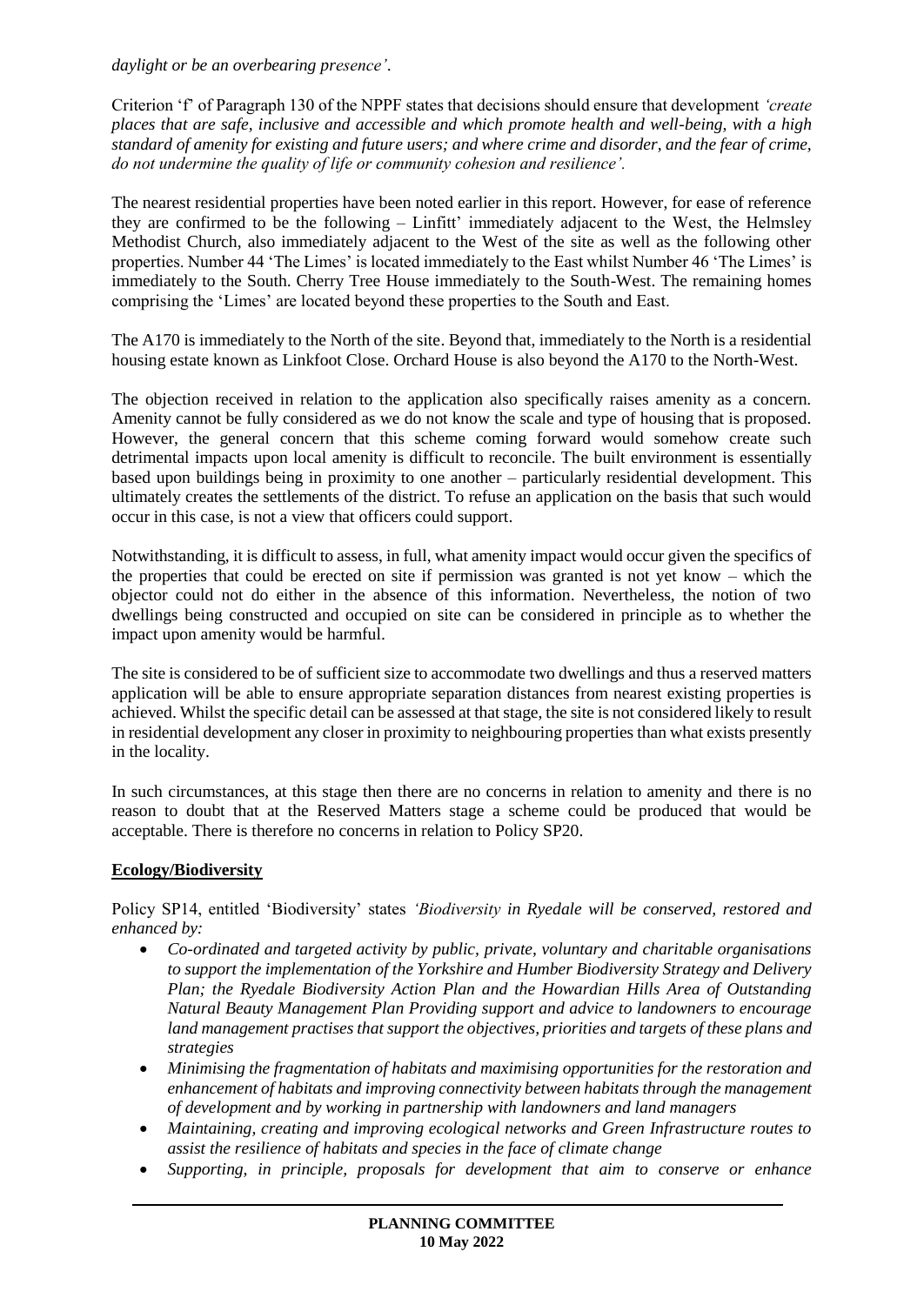*biodiversity and geodiversity through the prevention of loss of habitat or species and the incorporation of beneficial biodiversity features* 

- *Requiring a net gain in biodiversity to be provided as part of new development schemes*
- *Resisting development proposals that would result in significant loss or harm to biodiversity in Ryedale Encouraging the use of native and locally characteristic species in landscaping schemes*

*Investment in the conservation, restoration and enhancement of biodiversity in Ryedale will be targeted at –*

- *The landscape-scale projects identified in the Yorkshire and Humber Biodiversity Delivery Plan which are wholly or partially within Ryedale:*
- *Howardian Hills Area of Outstanding Natural Beauty and Western North York Moors Belt*
- *North York Moors Grassland Fringe*
- *Vale of Pickering*
- *West Wolds*
- *Lower Derwent Valley*
- *Yorkshire Peatlands*
- *The habitats and species identified in the Ryedale Biodiversity Action Plan including those habitats which are particularly distinctive in the following areas:*
- *Ancient woodland in the Howardian Hills*
- *Species rich grassland, a traditional feature of strip fields around Ryedale's villages*
- *Marsh wetland in the Vale of Pickering*
- *Fen meadows in the Howardian Hills*
- *Floodplain swamps in the Derwent Floodplain and streamside swamps in the Howardian Hills and Wolds Chalk grassland on the Wolds*
- *Acid grassland at the foot of the Wolds; southern edge of the Vale of Pickering and Howardian Hills*
- *Limestone grassland in the Howardian Hills*
- *Ponds in the Vale of Pickering and at Flaxton*
- *Dry wooded valleys along the Fringe of the Moors*
- *Wet woodland in the Vales of Pickering and York; the Howardian Hills*
- *Wood pasture and Parkland associated with large country houses*
- *Heathland remnants in the Howardian Hills and southern Ryedale*

*In considering proposals for development –*

- *Proposals which would have an adverse effect on any site or species protected under international or national legislation will be considered in the context of the statutory protection which is afforded to them. Proposals for development which would result in loss or significant harm to:*
- *Habitats or species included in the Ryedale Biodiversity Action Plan and priority species and habitat in the UK Biodiversity Action Plan*
- *Local Sites of Nature Conservation Importance or Sites of Geodiversity Importance*
- *Other types of Ancient Woodland and Ancient/Veteran Trees*

*will only be permitted where it can be demonstrated that there is a need for the development in that location and that the benefit of the development outweighs the loss and harm. Where loss and harm cannot be prevented or adequately mitigated, compensation for the loss/harm will be sought. Applications for planning permission will be refused where significant harm cannot be prevented, adequately mitigated against or compensated for.* 

*Loss or harm to other nature conservation features should be avoided or mitigated. Compensation will be sought for the loss or damage to other nature conservation features which would result from the development proposed.*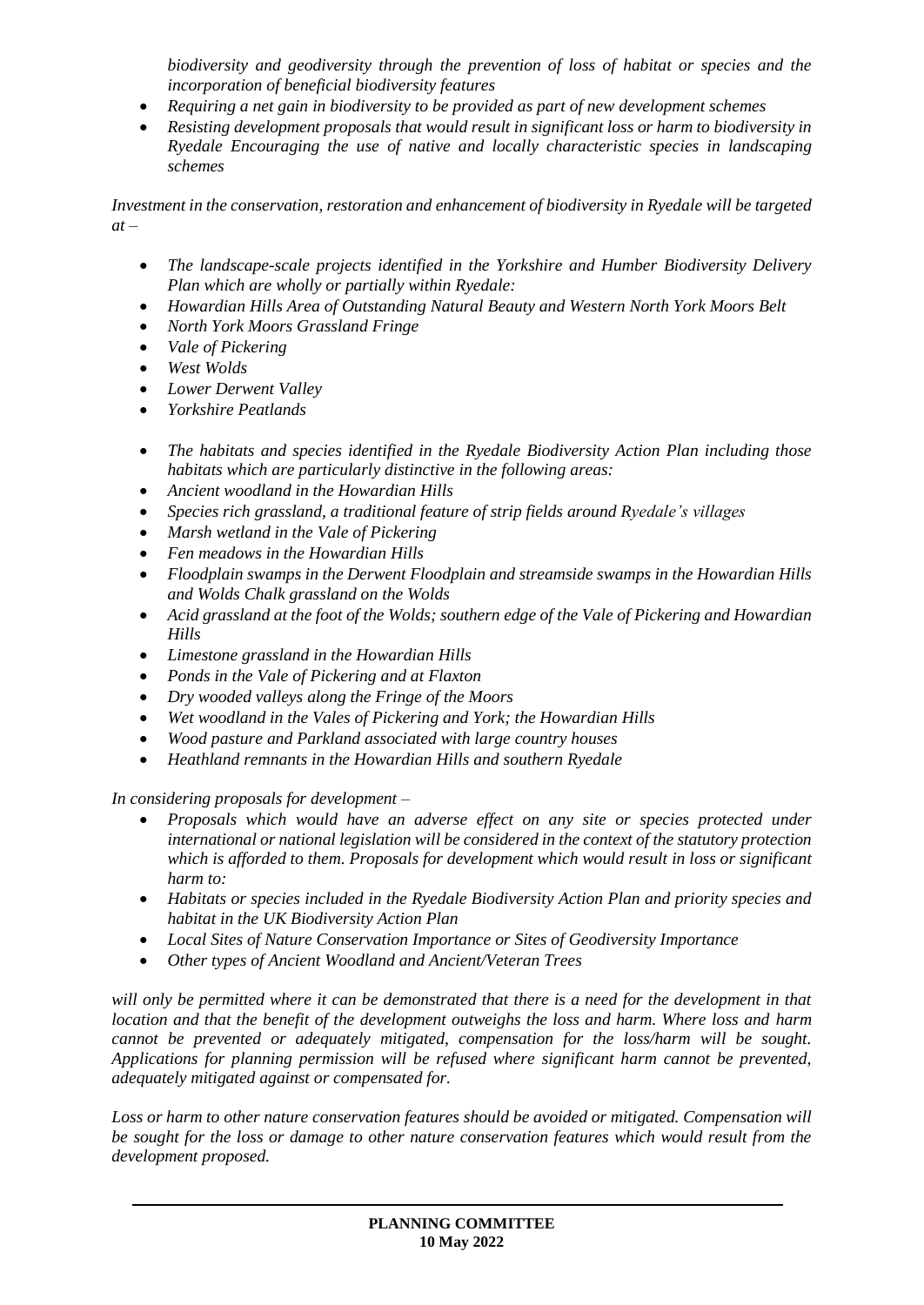*Protected sites, including internationally and nationally protected sites and Sites of Importance for Nature Conservation are identified on the adopted Proposals Map'*.

Policy H11 of the Helmsley Plan is entitled 'Green Infrastructure'. It states that *'All development proposals within the Plan area should require a net gain in biodiversity and for green infrastructure networks to be enhanced where possible. This will provide opportunities for activity and relaxation and should include the expansion and enhancement of green infrastructure assets. Where there is existing green infrastructure this should be protected.* 

*The development briefs in Appendix 1 set out the opportunities of the allocated sites in linking with these green infrastructure networks. Development proposals on non-allocated 'windfall' sites should address opportunities to link with and enhance green infrastructure networks where possible and in proportion to the scheme. 'Windfall' development proposals will not be expected to provide Green Infrastructure where a meaningful contribution cannot be made due to the absence of available greenspace'.*

Chapter 15 of the National Planning Policy Framework (NPPF) entitled 'Conserving and enhancing the natural environment' confirms the national guidance on such matters. Paragraph 174 states that *'Planning policies and decisions should contribute to and enhance the natural and local environment by:*

*a) Protecting and enhancing valued landscapes, sites of biodiversity or geological value and soils (in a manner commensurate with their statutory status or identified quality in the development plan);*

*b) Recognising the intrinsic character and beauty of the countryside, and the wider benefits from natural capital and ecosystem services – including the economic and other benefits of the best and most versatile agricultural land, and of trees and woodland;*

*c) Maintaining the character of the undeveloped coast, while improving public access to it where appropriate;*

*d) Minimising impacts on and providing net gains for biodiversity, including by establishing coherent ecological networks that are more resilient to current and future pressures;*

*e) Preventing new and existing development from contributing to, being put at unacceptable risk from, or being adversely affected by, unacceptable levels of soil, air, water or noise pollution or land instability. Development should, wherever possible, help to improve local environmental conditions such as air and water quality, taking into account relevant information such as river basin management plans; and*

*f) Remediating and mitigating despoiled, degraded, derelict, contaminated and unstable land, where appropriate'.*

The County Ecologist has been consulted on this case and it is noted that an objector considers the site to be of ecological value as a 'wild grazing area' and requiring formal assessment to ensure no significantly detrimental impacts upon the ecology of the area.

The site is recognised to be a greenfield site although it appears rather poorly maintained. It is not within or close to any designated area. The County Ecologist has confirmed that in taking account of the absence of any features that may suggest the presences of protected species a preliminary ecological appraisal is not necessary. In the determination of its duties, Local Planning Authorities must carefully consider what information they require from applicants. Information should be based on whether such is necessary to assist in the determination of the application. In this case, given the site specifics and the County Ecologist opinion, the submission of an ecological assessment prior to the determination of this application is not considered necessary in this case.

The views that the site is a wild grazing area is noted. However, there is no formal or informal designation attributed to the site. Whilst it may be of value to some local residents, the site cannot be given any weight in the planning balance in terms of its ecological value. Nevertheless, officers recognise the site has some although undefined value from an ecological perspective.

The County Ecologist has recommended that the applicant should demonstrate a net biodiversity gain by submitting details prior to the commencement of any works on site. Equally, any hedgerow lost (which would be necessary to facilitate two access points) should be compensated for. That will require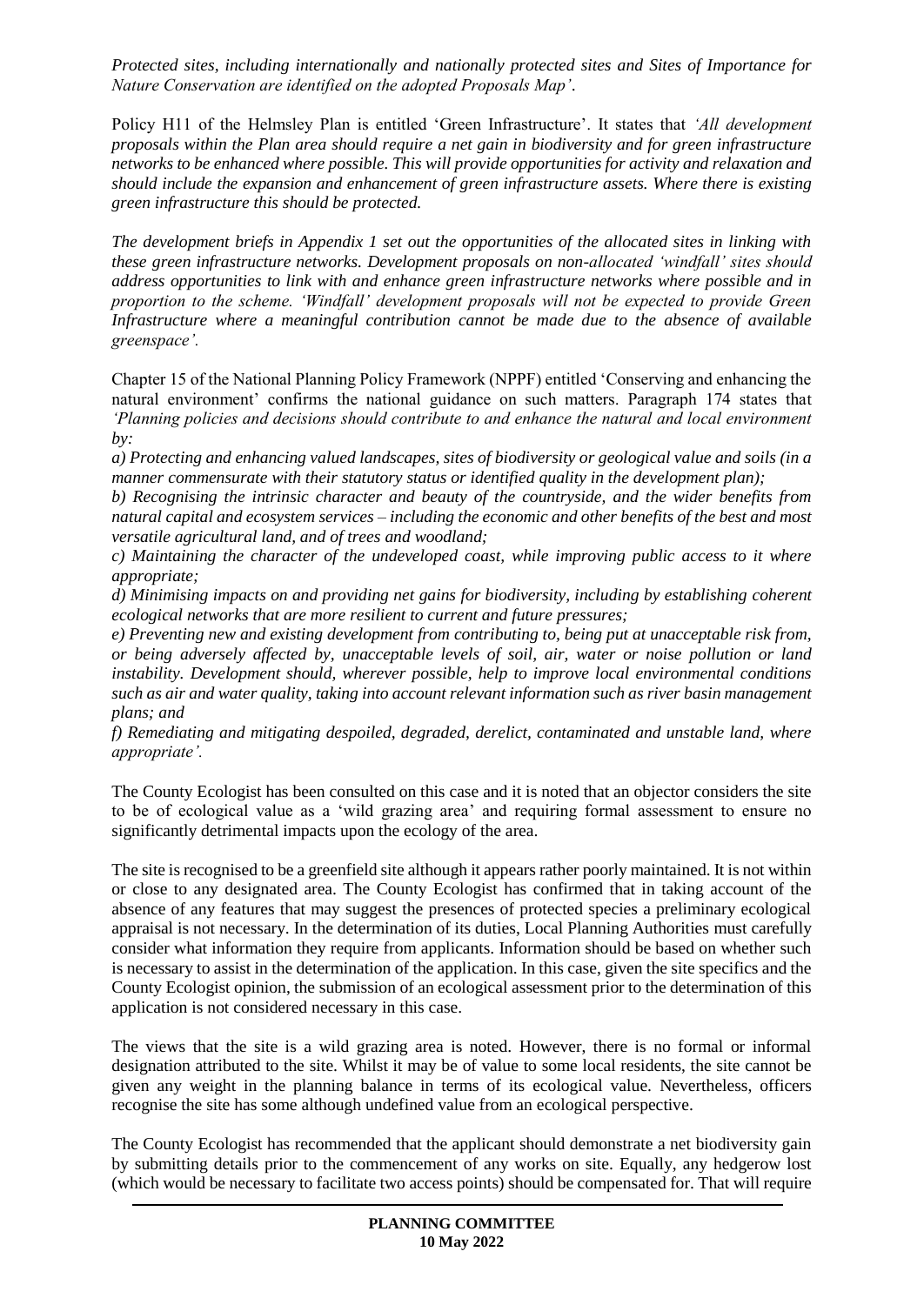a landscaping scheme too, which would be subject to an appropriate planning condition – again, for details to be submitted prior to commencement of any works on site.

Overall, in terms of the ecology/biodiversity of the site, this scheme is not considered to detrimentally impact upon the value the site has in regard to these matters. The development is not considered contrary to the development plan, Helmsley neighbourhood plan as well as the NPPF and in addition, through the appropriate imposition of conditions, the development could ensure that the site achieves a net biodiversity gain.

Accordingly, the scheme is considered to comply with the Local Plan in terms of ecology and biodiversity.

### **Conclusion**

The site history is recognised but has no weight in the planning decision given that there is no extant permission in place. Nevertheless, based upon the material considerations relevant the scheme is considered acceptable. The site is located within existing development limits and upon a site that complies with the plan in terms of it being part of an existing built up frontage and being a small infill site.

As an outline application the development cannot be assessed in terms of the scale, design and visual appearance of the proposed properties. However, these are issues that can be considered at the 'Reserved Matters' stage. It is considered that the scheme, if approved, should be subject to the conditions detailed below. These will ensure that the scheme is not only acceptable, but controls the development to no more than two dwellings.

The scheme is considered to accord with the development plan, Helmsley Neighbourhood plan and the NPPF and is recommended for approval.

**RECOMMENDATION: Approval** subject to the conditions recommended below being imposed and included on any subsequent decision notice.

#### **Conditions**

1. The development permitted shall be begun either before the expiration of three years from the date of this permission or before the expiration of two years from the date of approval of the last of the reserved matters to be approved, whichever is the later.

Reason: In order to comply with the provisions of the Town and Country Planning Act 1990.

2. An application for approval of all reserved matters, design, layout, landscaping and scale shall be made to the Local Planning Authority before the expiration of three years from the date of this permission.

Reason: In order to comply with the provisions of the Town and Country Planning Act 1990.

#### **Approved Plans**

- 3. The development hereby approved shall be carried out in accordance with the application detail and accompanying drawings as submitted and hereby approved:
	- i. Location Plan, dated November 2021;
	- ii. Proposed Access Plan, dated July 2021.

Reason: To ensure a satisfactory development and to avoid any ambiguity as to what constitutes the permission.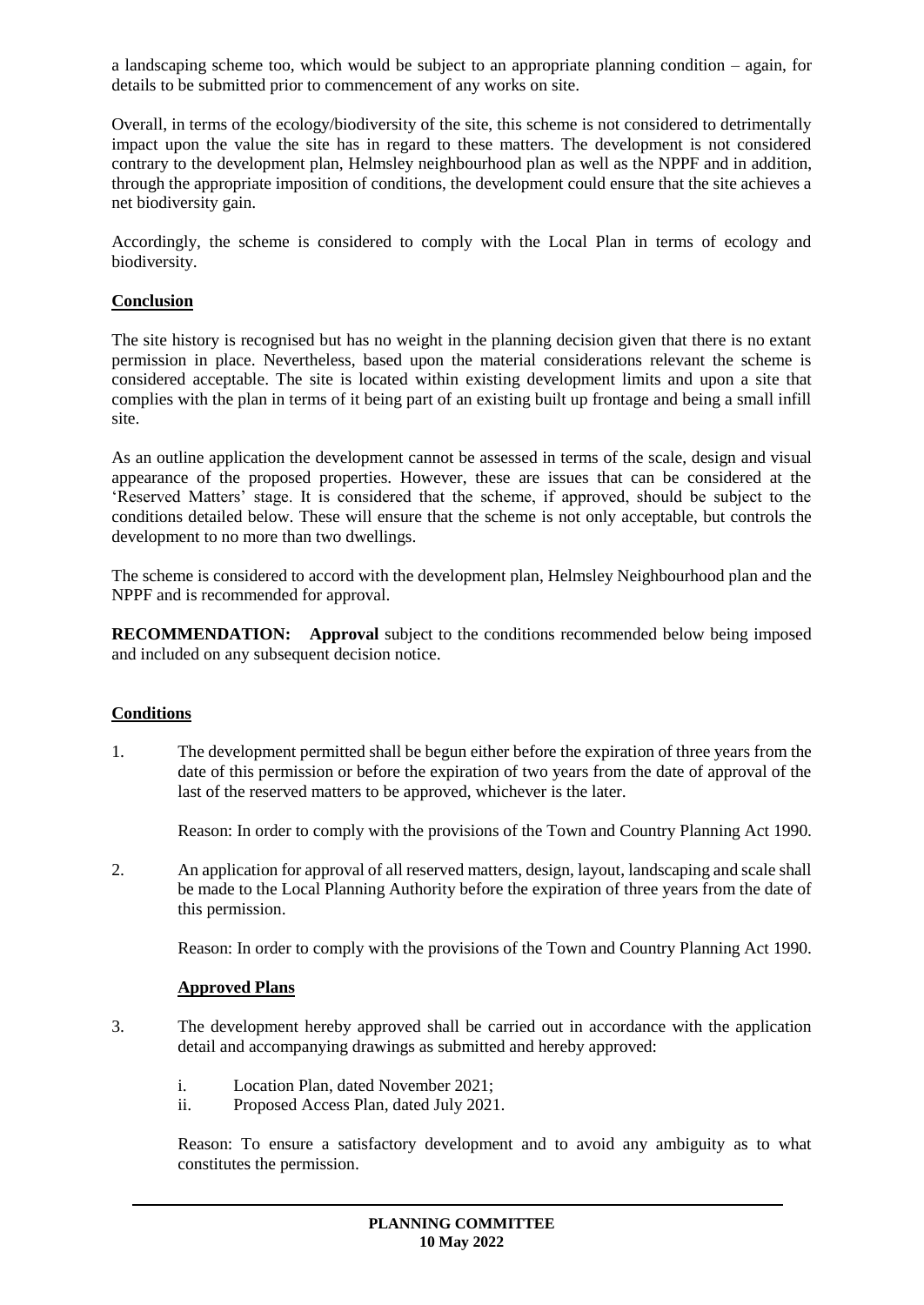#### **Prior to commencement**

4. Prior to the commencement of the hereby approved development, a report should be submitted detailing the biodiversity value of the site and its value following development of two dwellings upon it. The report should demonstrate how the site will achieve a net biodiversity gain. Once the report is approved it shall be implemented in full.

Reason: In the interests of the amenity and ecology of the area and to comply with Policy SP14 of the Ryedale Local Plan.

5. Prior to the commencement of the development a plan shall be submitted to the Local Planning Authority for approval detailing visibility splays of 90 metres in both directions, set 2.4 metres back into the site from the proposed access points. Once approved, the accesses shall remain maintained for their purpose for the duration of the development.

Reason: In the interests of highway safety and to comply with Policy SP20 of the Ryedale Local Plan.

6. Prior to the commencement of the hereby approved development, plans shall be submitted to demonstrate that the accesses will be constructed in accordance with highway standard design. Additionally, it shall also be demonstrated that:

• Plans showing proposed provision to prevent surface water from the site/plot discharging onto the existing highway.

• The final surfacing of any private access within 2 metres of the public highway must not contain any loose material that is capable of being drawn on to the existing or proposed public highway.

• Measures to enable vehicles to enter and leave the site in a forward gear.

Once approved these details shall be implemented in full and adhered to for the lifetime of the development.

Reason: To ensure a satisfactory means of access to the site from the public highway in the interests of highway safety and the convenience of all highway users.

- 7. Prior to the commencement of the development, details of a Construction Management Plan shall be submitted to the Local Planning Authority for written approval. The plan shall include the following
	- i. Details of any temporary construction access to the site including measures for removal following completion of construction works;
	- ii. Information pertaining to the restriction on the use of any access for construction purposes;
	- iii. Wheel washing facilities on site to ensure that mud and debris is not spread onto the adjacent public highway;
	- iv. The parking of contractors' site operatives and visitor's vehicles;
	- v. Areas for storage of plant and materials used in constructing the development clear of the highway;
	- vi. Details of site working hours;
	- vii. Details of the measures to be taken for the protection of trees; and
	- viii. Contact details for the responsible person (site manager/office) who can be contacted in the event of any issue occurring related to highways.

Reason: In the interests of highway safety.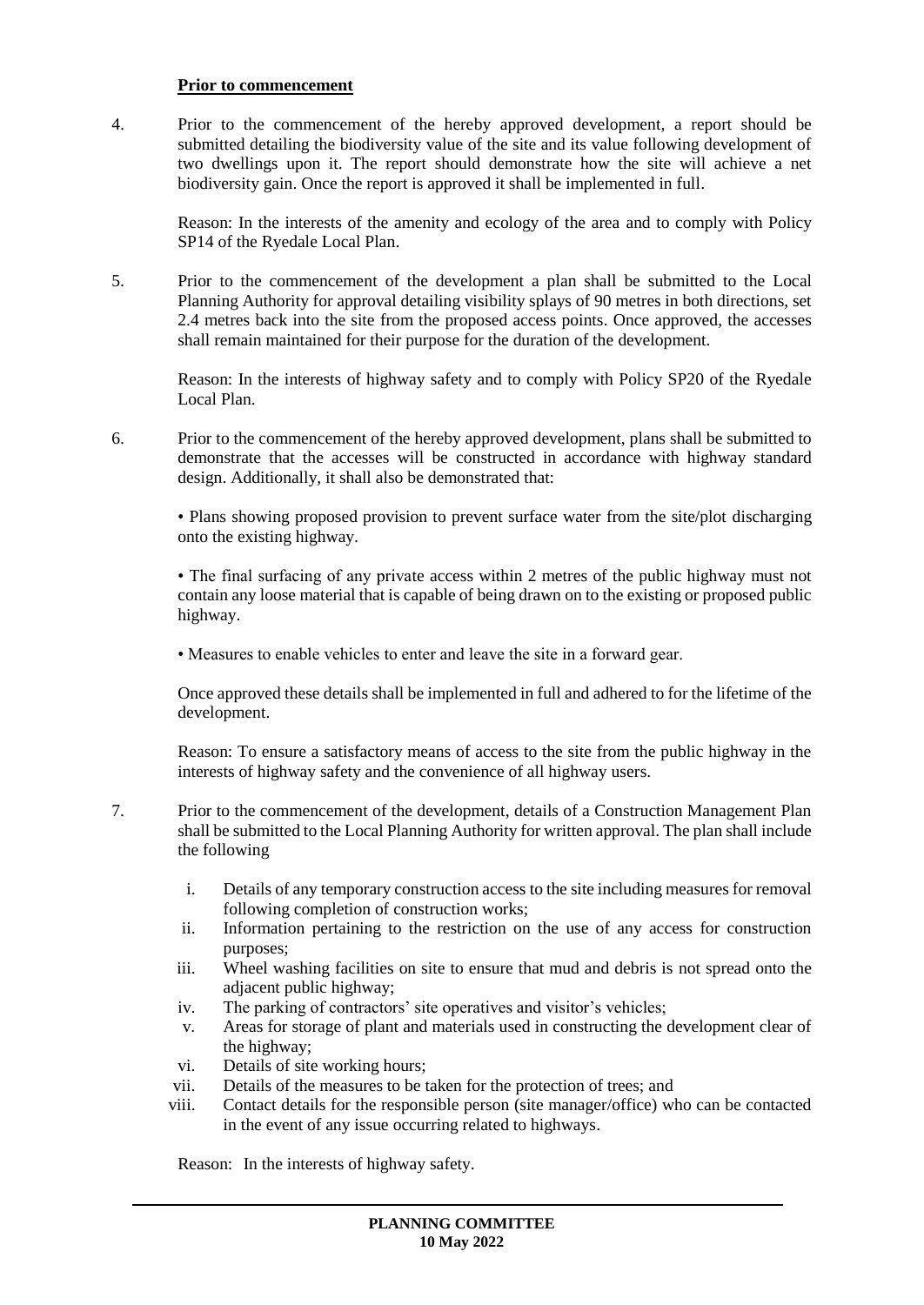#### **Prior to Occupation**

8. A landscape management plan, including long term design objectives, management responsibilities and maintenance schedules for all landscape areas, other than small, privately owned, domestic gardens, shall be submitted to and approved by the Local Planning Authority prior to the occupation of any dwelling constructed as part of this approved development. The landscape management plan, once approved, shall be strictly adhered to**.**

Reason: In the interests of the amenity of the area and to ensure that completed landscaping is of an appropriate standard and to comply with Policy SP13 of the Ryedale Local Plan.

### **Ongoing Conditions**

9. No demolition or construction works shall take place outside the hours of:

07:30-18:00 Monday to Friday; 09:00-13:00 Saturday; and

No Activity on Sundays or Bank Holidays

Reason: In the interests of the amenity of the area and to comply with Policy SP20 of the Ryedale Local Plan.

10. Foul and surface water shall be drained on separate systems.

Reason: To secure proper drainage and to manage the risk of flooding and pollution and to comply with Policy SP17 of the Ryedale Local Plan.

11. There shall be no vehicular access to or egress from the site other than via the approved access points.

Reason: To avoid vehicles entering or leaving the site by an unsatisfactory access or route, in the interests of road safety and to comply with Policy SP20 of the Ryedale Local Plan.

12. No vegetation clearance works shall take place during the bird breeding season (1 March to 31 August (annually) inclusive). Where works must take place during this period all vegetation should first be checked by a suitably qualified ecologist.

Reason: In the interests of the Ecology of the area and to comply with Policy SP14 of the Ryedale Local Plan.

13. The hereby approved development shall comprise of no more than 2 dwellings.

Reason: In the interests of the amenity and visual amenity of the area and to comply with Policies SP1, SP2 and SP20 of the Ryedale Local Plan.

14. Any gates or barriers must be erected a minimum distance of 2 metres back from the carriageway of the existing highway and must not be able to swing over the existing highway.

Reason: To ensure a satisfactory means of access to the site from the public highway in the interests of highway safety and the convenience of all highway users.